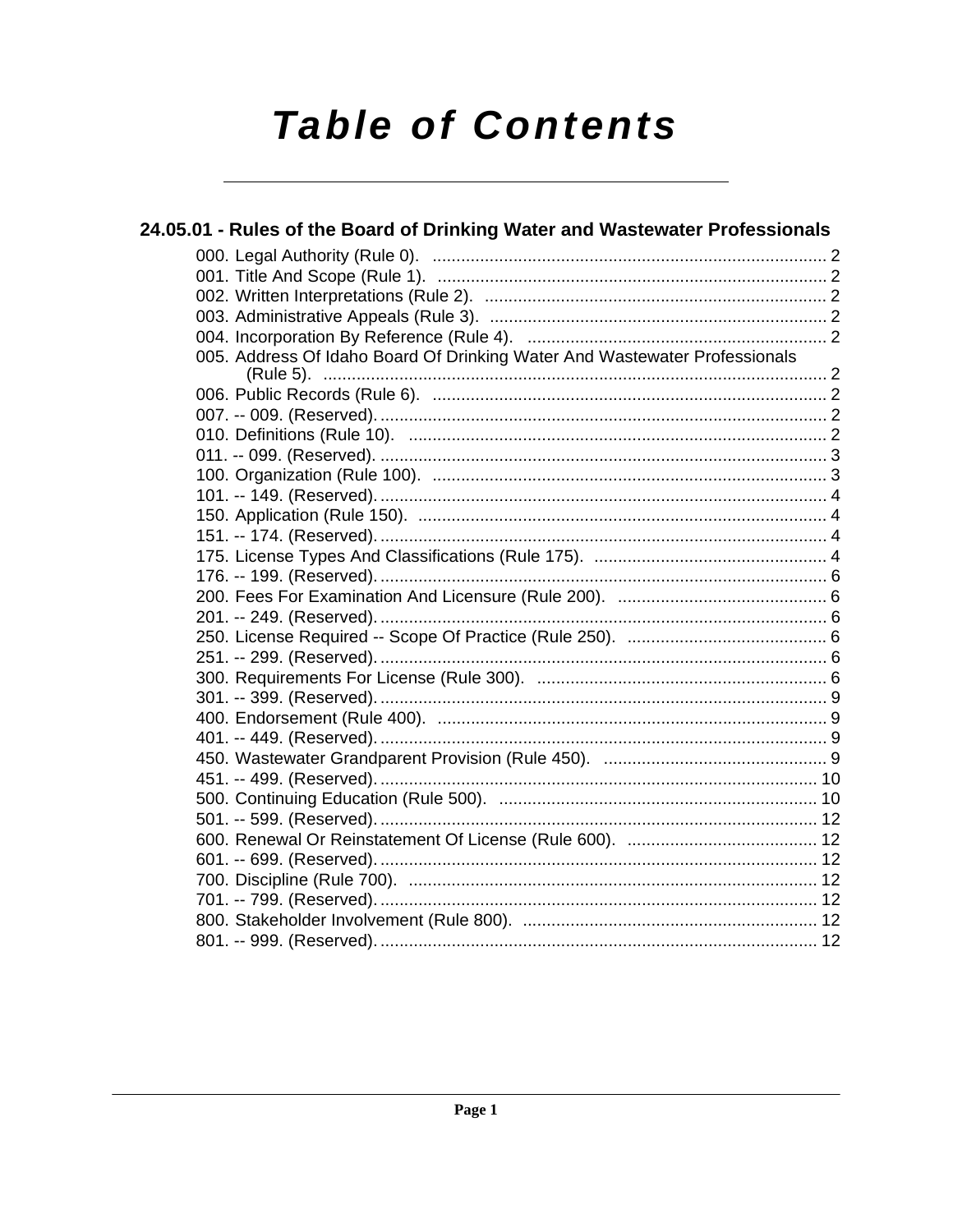#### **IDAPA 24 TITLE 05 CHAPTER 01**

### <span id="page-1-0"></span>**24.05.01 - RULES OF THE BOARD OF DRINKING WATER AND WASTEWATER PROFESSIONALS**

#### <span id="page-1-1"></span>**000. LEGAL AUTHORITY (RULE 0).**

These rules are hereby prescribed and established pursuant to the authority vested in the Board of Drinking Water and Wastewater Professionals by the provisions of Section 54-2406, Idaho Code. (3-24-05)

#### <span id="page-1-2"></span>**001. TITLE AND SCOPE (RULE 1).**

These rules shall be cited as IDAPA 24.05.01, "Rules of the Board of Drinking Water and Wastewater Professionals."  $(3-24-05)$ 

#### <span id="page-1-3"></span>**002. WRITTEN INTERPRETATIONS (RULE 2).**

The board may have written statements that pertain to the interpretation of the rules of this chapter. Such interpretations, if any, are available for public inspection and copying at cost in the main office of the Bureau of Occupational Licenses. (3-24-05)

#### <span id="page-1-4"></span>**003. ADMINISTRATIVE APPEALS (RULE 3).**

Administrative appeals shall be governed by the Administrative Procedure Act, Title 67, Chapter 52, Idaho Code. (3-24-05)

#### <span id="page-1-5"></span>**004. INCORPORATION BY REFERENCE (RULE 4).**

These rules do not incorporate by reference any document other than those sections of Idaho Code so referenced. (3-24-05)

#### <span id="page-1-6"></span>**005. ADDRESS OF IDAHO BOARD OF DRINKING WATER AND WASTEWATER PROFESSIONALS (RULE 5).**

[The office of the Board of Drinking Water and Wastewater Professionals is located within the Bureau of](mailto:wwp@ibol.idaho.gov)  Occupational Licenses, Owyhee Plaza, 1109 Main Street, Suite 220, Boise, Idaho 83702-5642. The phone number of the Board is (208) 334-3233. The Board's FAX number is (208) 334-3945. The Board's e-mail address is [wwp@ibol.idaho.gov. The Board's official web site is at h](mailto:wwp@ibol.idaho.gov)[ttp://www.ibol.idaho.gov/wwp.htm. \(3-30-06\)](http://www.ibol.idaho.gov/wwp.htm)

#### <span id="page-1-7"></span>**006. PUBLIC RECORDS (RULE 6).**

The records associated with the Idaho Board of Drinking Water and Wastewater Professionals are subject to the provisions of the Idaho Public Records Act, Title 9, Chapter 3, Idaho Code. (3-24-05)

#### <span id="page-1-8"></span>**007. -- 009. (RESERVED).**

#### <span id="page-1-9"></span>**010. DEFINITIONS (RULE 10).**

<span id="page-1-10"></span>

| 01. | <b>Board.</b> The Idaho Board of Drinking Water and Wastewater Professionals. | $(3-24-05)$ |
|-----|-------------------------------------------------------------------------------|-------------|
| 02. | <b>Bureau.</b> The Idaho Bureau of Occupational Licenses.                     | $(3-24-05)$ |

<span id="page-1-11"></span>**03. DEQ**. The Idaho Department of Environmental Quality. (3-24-05)

**04. Direct Supervision**. Supervision in a way that will ensure the proper operation and maintenance of the public drinking water or public wastewater system. Supervision shall include, but not be limited to, providing written, hands-on, or oral instruction as well as verification that the instructions are being completed. The supervisor has an active on-site and on-call presence at the specific facility.  $(2-26-08)$ 

**05. Endorsement**. Endorsement (often referred to as "reciprocity") is that process by which a person in another jurisdiction may apply for a license in Idaho. (3-24-05) licensed in another jurisdiction may apply for a license in Idaho.

<span id="page-1-13"></span><span id="page-1-12"></span>**06. EPA**. The United States Environmental Protection Agency. (3-24-05)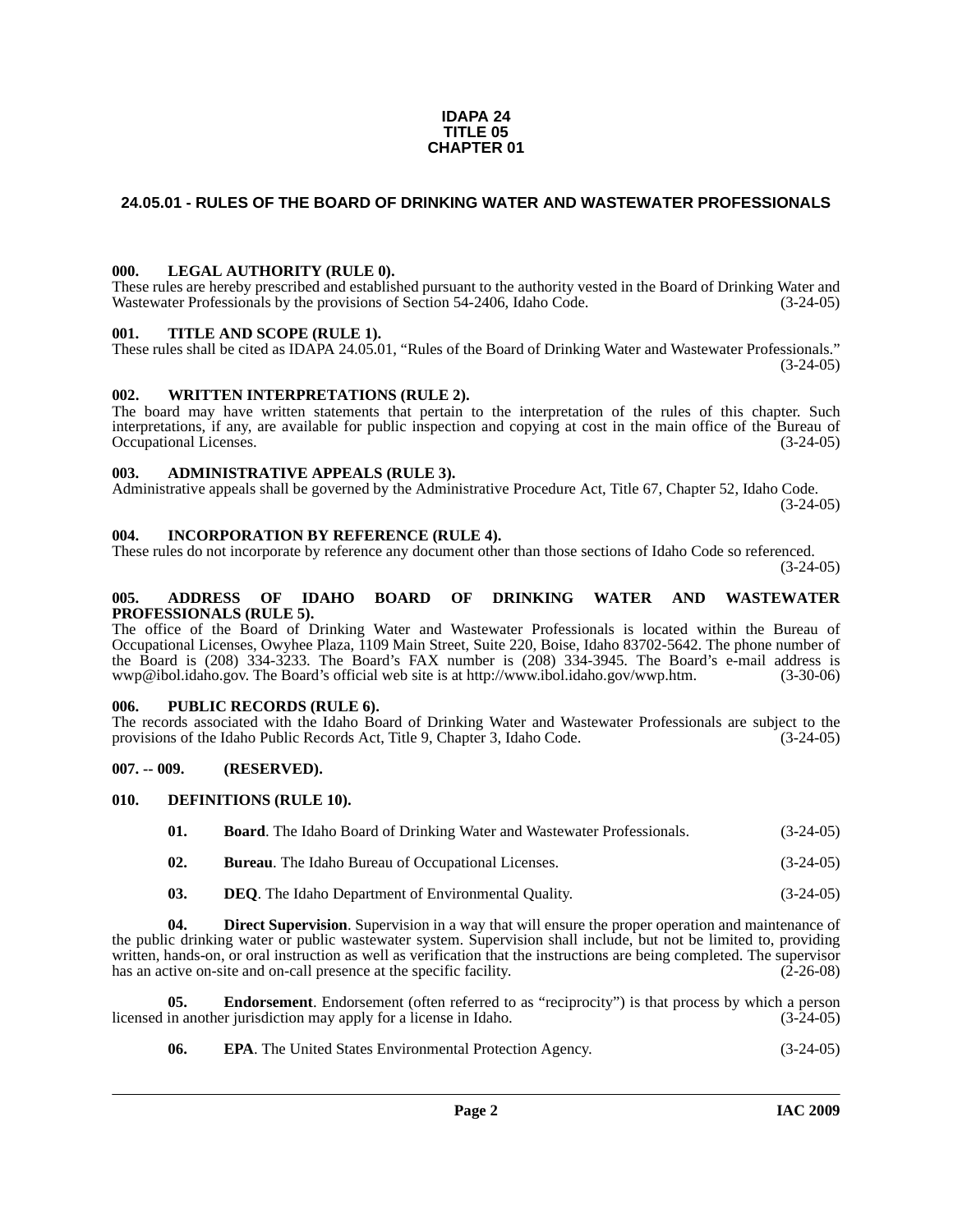**Page 3 IAC 2009**

<span id="page-2-2"></span>**07. Experience**. One (1) year of experience is equivalent to one thousand six hundred hours (1,600) (2-26-08) worked. (2-26-08)

**Drinking Water & Wastewater Professionals** 

<span id="page-2-3"></span>**08. Operating Personnel**. Operating personnel means any person who is employed, retained, or appointed to conduct the tasks associated with the day-to-day operation and maintenance of a public drinking water system or a public wastewater system. Operating personnel shall include every person making system control or system integrity decisions about water quantity or water quality that may affect public health. (3-24-05) system integrity decisions about water quantity or water quality that may affect public health.

<span id="page-2-5"></span>**Person**. A human being, municipality, or other governmental or political subdivision or other public agency, or public or private corporation, any partnership, firm, association, or other organization, any receiver, trustee, assignee, agent or other legal representative of the foregoing or other legal entity. (3-24-05)

<span id="page-2-6"></span>**10. Public Drinking Water System or Public Water System**. Public drinking water system or public water system means a system for the provision to the public of water for human consumption through pipes or other constructed conveyances, if such system has at least fifteen (15) service connections or regularly serves an average of at least twenty-five (25) individuals daily at least sixty (60) days of the year. Such term includes any collection, treatment, storage, and distribution facilities under control of the operator of such system, and used primarily in connection with such system, and any collection or pretreatment storage facilities not under such control which are used primarily in connection with such system. Every community and nontransient noncommunity water system, and each transient water system using a surface water source or ground water source directly influenced by surface water, shall be operated by a certified drinking water operator. (3-24-05)

<span id="page-2-7"></span>**11. Public Wastewater System or Wastewater System**. Public wastewater system or wastewater system means those systems, including collection systems and treatment systems, that are owned by a city, county, state or federal unit of government, a nonprofit corporation, district, association, political subdivision or other public entity, or that generate or collect two thousand five hundred (2,500) or more gallons a day; or that have been constructed in whole or in part with public funds. This does not include any wastewater treatment system operated and maintained exclusively by a single family residence or any wastewater system consisting solely of a gravity flow, nonmechanical septic tank and subsurface treatment and distribution system, or industrial wastewater systems under private ownership. (3-24-05)

<span id="page-2-4"></span>**12. State**. The state of Idaho. (3-24-05)

<span id="page-2-0"></span>**011. -- 099. (RESERVED).**

### <span id="page-2-1"></span>**100. ORGANIZATION (RULE 100).**

**01. Meetings**. The Board shall meet at least two (2) times annually at such times and places as designated by the Board or the Chairman of the Board. (3-24-05)

**a.** All meetings shall be held in accordance with the Idaho Open Meeting Law, Chapters 2340 – 2347, Title 67, Idaho Code. (3-24-05)

**b.** Special meetings may be called by the Chairman, upon written request of any three (3) members, nembers shall be notified in writing. and all members shall be notified in writing.

**c.** A minimum of four Board members shall constitute a quorum and shall be required to be present in order to hold a meeting of the Board. A majority vote of the Board members present at a meeting shall be considered the action of the Board as a whole. The Chairman may vote only in the event of a tie vote. (3-24-05)

**02. Organization of the Board**. At the first meeting of each fiscal year, the Board shall elect from its members a Chairman, who shall assume the duty of the office immediately upon such selection.  $(3-24-05)$ 

**a.** The Chairman shall when present, preside at all meetings, appoint with the consent of the Board, all committees, and shall otherwise perform all duties pertaining to the office of Chairman. The Chairman shall be an ex-<br>officio member of all committees. (3-24-05) officio member of all committees.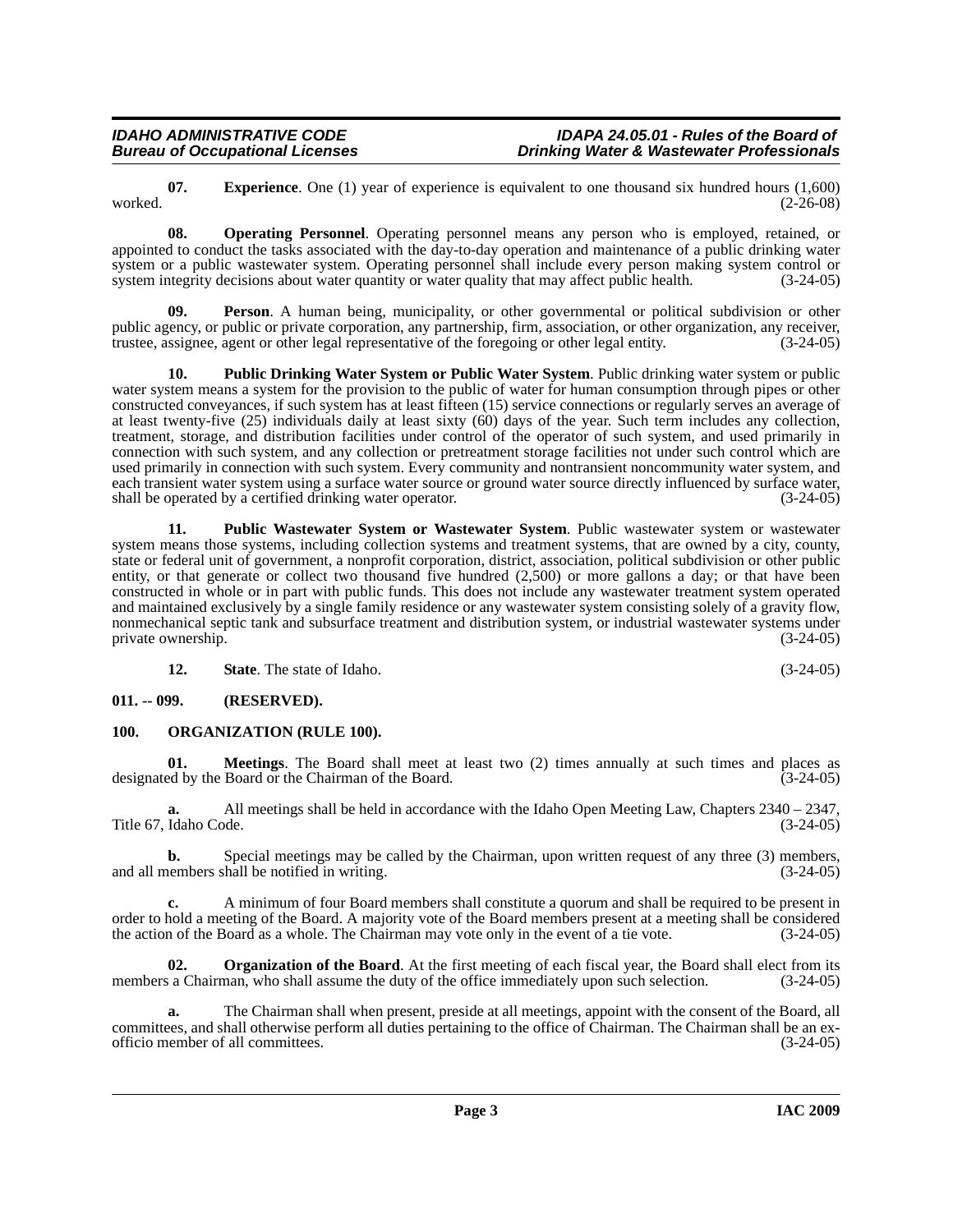**b.** The Chief of the Bureau shall act as an agent of the Board and shall be the official keeper of all records of the Board. The Bureau shall provide such services as may be authorized by Chapter 26, Title 67, Idaho Code, and as defined under contract between the Bureau and the Board. (3-24-05)

# <span id="page-3-0"></span>**101. -- 149. (RESERVED).**

### <span id="page-3-4"></span><span id="page-3-1"></span>**150. APPLICATION (RULE 150).**

Each applicant for licensure shall submit a complete application together with the required fees. The applicant must provide or facilitate the provision of any supplemental third party documents that may be required. The Board shall not review an application until all required information is furnished and the required fees paid. (3-24-05)

**01.** Licensure by Examination. An application shall be made on the uniform application form adopted oard and furnished to the applicant by the Bureau. All applications shall include:  $(3-24-05)$ by the Board and furnished to the applicant by the Bureau. All applications shall include:

<span id="page-3-10"></span><span id="page-3-9"></span>**a.** Documentation of having met the appropriate educational requirement; (3-24-05)

**b.** Documentation of all actual applicable experience giving kind and type of work done, together with dates of employment, and verification by affidavit of the most current applicable experience, signed by the person under whose supervision the work was performed. (3-24-05)

**02.** Licensure by Endorsement. An application shall be made on the uniform application form by the Board and furnished to the applicant by the Bureau. All applications shall include:  $(3-24-05)$ adopted by the Board and furnished to the applicant by the Bureau. All applications shall include:

**a.** Official documentation of licensure sent to the Bureau directly from each regulatory authority from which the applicant has obtained licensure. Such documentation shall note name, address, current status, date originally issued, expiration date, and any disciplinary action imposed: (3-24-05) originally issued, expiration date, and any disciplinary action imposed;

**b.** A copy of the current regulations governing licensure in each jurisdiction from which the applicant obtained licensure. (3-24-05)

<span id="page-3-5"></span>**03. Application Deadline**. Completed applications must be received at least thirty (30) days prior to the next scheduled board meeting in order to be reviewed by the Board. (3-24-05)

<span id="page-3-6"></span>**04. Application Required**. Applicants seeking licensure in any type or classification of licensure shall submit a separate application for each type and classification of licensure being sought. Applicants holding a current type and classification of license and who are seeking a classification upgrade within the same license type and category shall not be required to submit an original license fee with their application. (3-24-05)

Lack of Activity. Applications on file with the Board where an applicant has failed to respond to a Board request or where the applications have lacked activity for twelve (12) consecutive months shall be deemed denied and shall be terminated upon thirty (30) days written notice unless good cause is established to the Board.

(5-8-09)

# <span id="page-3-2"></span>**151. -- 174. (RESERVED).**

# <span id="page-3-8"></span><span id="page-3-3"></span>**175. LICENSE TYPES AND CLASSIFICATIONS (RULE 175).**

The Board shall issue each of the following licenses under the provisions of Chapter 24, Title 54, Idaho Code.  $(3-24-05)$ 

<span id="page-3-7"></span>

|     |                                              | $1 - 1 - 0$ |
|-----|----------------------------------------------|-------------|
| 01. | <b>Drinking Water Distribution Operator.</b> | $(3-24-05)$ |
| a.  | Class Operator-In-Training.                  | $(3-24-05)$ |
| b.  | Class Very Small Water System.               | $(3-24-05)$ |
| c.  | Class I.                                     | $(3-24-05)$ |
|     |                                              |             |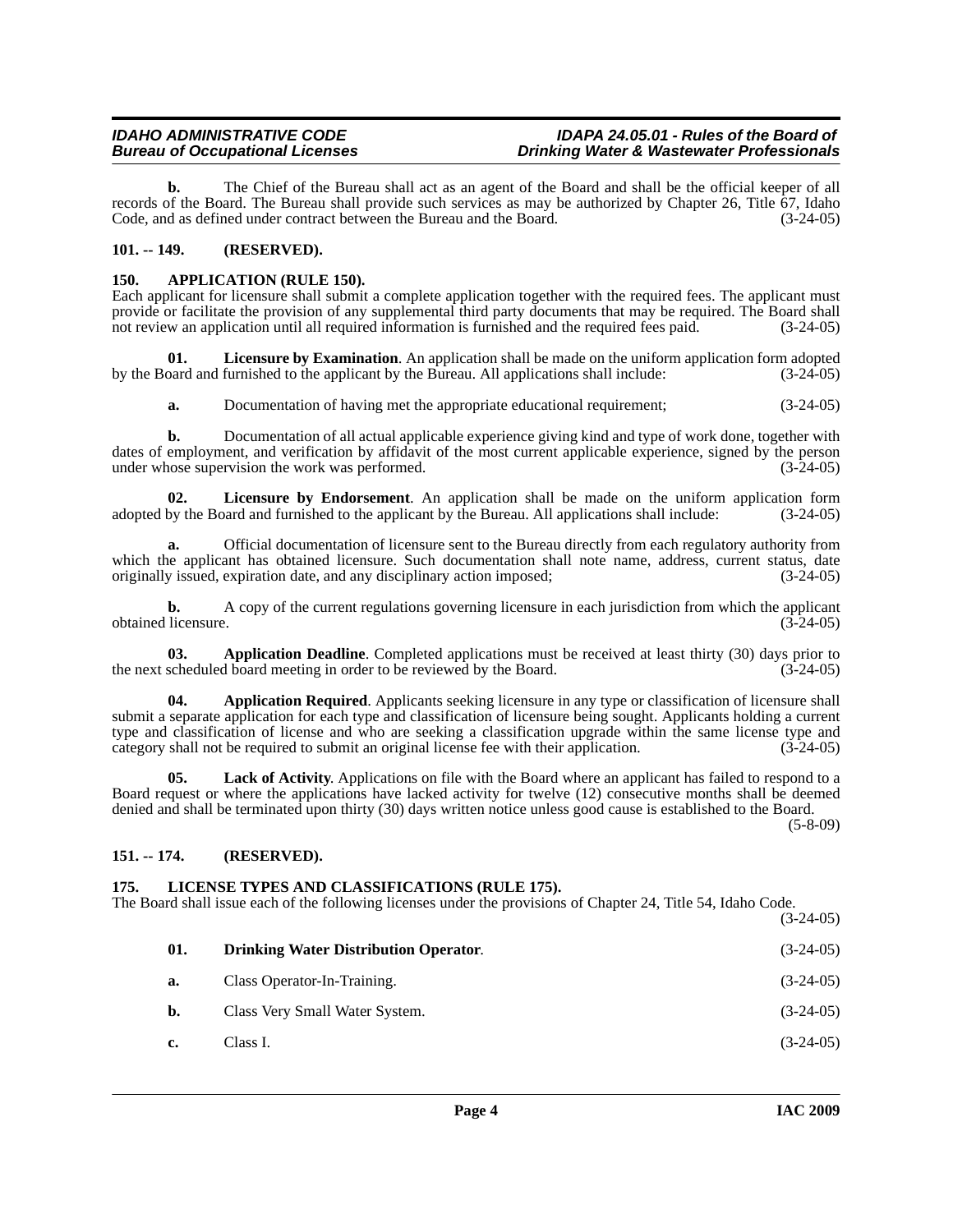<span id="page-4-4"></span><span id="page-4-3"></span><span id="page-4-2"></span><span id="page-4-1"></span><span id="page-4-0"></span>

| <b>IDAHO ADMINISTRATIVE CODE</b><br><b>Bureau of Occupational Licenses</b> |                                           | IDAPA 24.05.01 - Rules of the Board of<br><b>Drinking Water &amp; Wastewater Professionals</b> |  |
|----------------------------------------------------------------------------|-------------------------------------------|------------------------------------------------------------------------------------------------|--|
| d.                                                                         | Class II.                                 | $(3-24-05)$                                                                                    |  |
| e.                                                                         | Class III.                                | $(3-24-05)$                                                                                    |  |
| f.                                                                         | Class IV.                                 | $(3-24-05)$                                                                                    |  |
| 02.                                                                        | <b>Drinking Water Treatment Operator.</b> | $(3-24-05)$                                                                                    |  |
| a.                                                                         | Class Operator-In-Training.               | $(3-24-05)$                                                                                    |  |
| b.                                                                         | Class I.                                  | $(3-24-05)$                                                                                    |  |
| c.                                                                         | Class II.                                 | $(3-24-05)$                                                                                    |  |
| d.                                                                         | Class III.                                | $(3-24-05)$                                                                                    |  |
| е.                                                                         | Class IV.                                 | $(3-24-05)$                                                                                    |  |
| 03.                                                                        | <b>Wastewater Treatment Operator.</b>     | $(3-24-05)$                                                                                    |  |
| a.                                                                         | Class Operator-In-Training.               | $(3-24-05)$                                                                                    |  |
| b.                                                                         | Lagoon.                                   | $(3-24-05)$                                                                                    |  |
| c.                                                                         | Class I.                                  | $(3-24-05)$                                                                                    |  |
| d.                                                                         | Class II.                                 | $(3-24-05)$                                                                                    |  |
| е.                                                                         | Class III.                                | $(3-24-05)$                                                                                    |  |
| f.                                                                         | Class IV.                                 | $(3-24-05)$                                                                                    |  |
| g.                                                                         | Land Application.                         | $(3-24-05)$                                                                                    |  |
| 04.                                                                        | <b>Wastewater Collection Operator.</b>    | $(3-24-05)$                                                                                    |  |
| a.                                                                         | Class Operator-In-Training.               | $(3-24-05)$                                                                                    |  |
| b.                                                                         | Class I.                                  | $(3-24-05)$                                                                                    |  |
| c.                                                                         | Class II.                                 | $(3-24-05)$                                                                                    |  |
| d.                                                                         | Class III.                                | $(3-24-05)$                                                                                    |  |
| e.                                                                         | Class IV.                                 | $(3-24-05)$                                                                                    |  |
| 05.                                                                        | <b>Wastewater Laboratory Analyst.</b>     | $(3-24-05)$                                                                                    |  |
| a.                                                                         | Class I.                                  | $(3-24-05)$                                                                                    |  |
| b.                                                                         | Class II.                                 | $(3-24-05)$                                                                                    |  |
| $\mathbf{c}$ .                                                             | Class III.                                | $(3-24-05)$                                                                                    |  |
| d.                                                                         | Class IV.                                 | $(3-24-05)$                                                                                    |  |
| 06.                                                                        | <b>Backflow Assembly Tester.</b>          | $(3-24-05)$                                                                                    |  |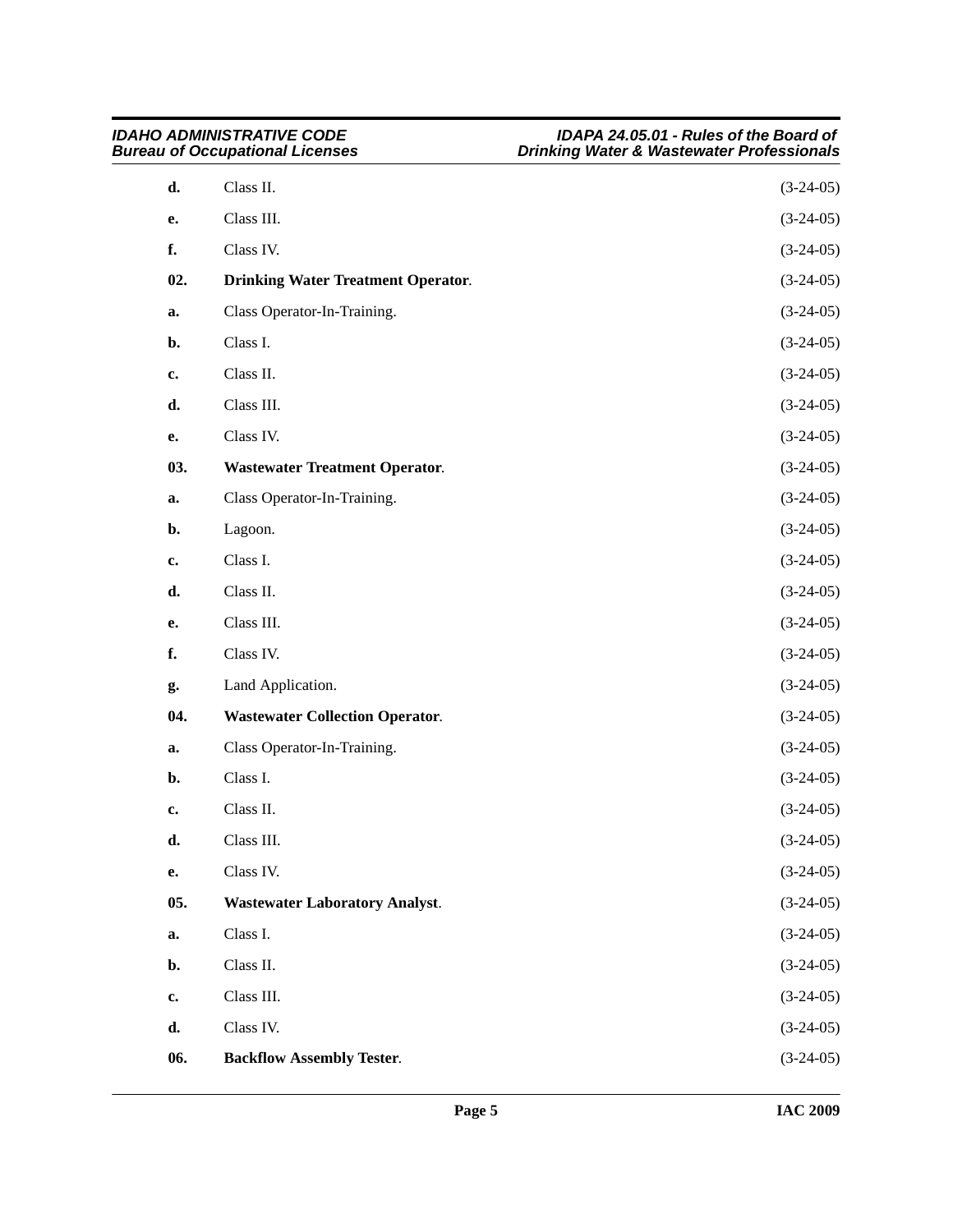#### <span id="page-5-0"></span>**176. -- 199. (RESERVED).**

<span id="page-5-9"></span><span id="page-5-1"></span>

| 200. |                                                                                                                                                                         | FEES FOR EXAMINATION AND LICENSURE (RULE 200).<br>The fees for each license type and classification shall be as follows: | $(3-24-05)$ |
|------|-------------------------------------------------------------------------------------------------------------------------------------------------------------------------|--------------------------------------------------------------------------------------------------------------------------|-------------|
|      | 01.                                                                                                                                                                     | <b>Application Fee.</b> Application fee -- twenty-five dollars (\$25).                                                   | $(3-24-05)$ |
| 02.  | <b>Examination Fee.</b> The examination fees shall be those fees charged by the Association of Boards<br>of Certification (ABC) or other approved examination provider. | $(3-24-05)$                                                                                                              |             |
|      | 03.                                                                                                                                                                     | <b>Endorsement Fee.</b> Endorsement fee -- forty-five dollars (\$45).                                                    | $(3-30-06)$ |
|      | 04.                                                                                                                                                                     | <b>Original License Fee.</b> Original license fee -- forty-five dollars (\$45).                                          | $(3-30-06)$ |
|      | 05.                                                                                                                                                                     | <b>Annual Renewal Fee.</b> Annual renewal fee -- forty-five dollars (\$45).                                              | $(3-30-06)$ |

**06.** Reinstatement Fees. Reinstatement fee -- twenty-five dollars (\$25). (3-24-05)

**07. Refund of Fees**. No refund of fees shall be made to any person who has paid such fees for application, examination, reexamination, or reinstatement of a license. (3-24-05)

#### <span id="page-5-2"></span>**201. -- 249. (RESERVED).**

#### <span id="page-5-10"></span><span id="page-5-3"></span>**250. LICENSE REQUIRED -- SCOPE OF PRACTICE (RULE 250).**

All water and wastewater operating personnel, including those in responsible charge and those in substitute responsible charge, of public water systems and public wastewater systems, and all backflow assembly testers or<br>inspectors, shall be licensed under the provisions of these rules and Chapter 24. Title 54, Idaho Code. (3-24inspectors, shall be licensed under the provisions of these rules and Chapter 24, Title 54, Idaho Code.

<span id="page-5-7"></span>**01. Drinking Water Operator Scope**. Operating personnel shall only act in accordance with the nature and extent of their license. Those in responsible charge or substitute responsible charge of a public water system must hold a valid license equal to or greater than the classification of the public water system where the responsible charge or substitute responsible charge operator is in responsible charge. The types of water systems are distribution and treatment. (3-24-05)

<span id="page-5-13"></span>**02. Wastewater Operator Scope**. Operating personnel shall only act in accordance with the nature and extent of their license. Those in responsible charge or substitute responsible charge of a public wastewater system shall hold a valid license equal to or greater than the classification of the public wastewater system where the responsible charge or substitute responsible charge operator is in responsible charge. The types of wastewater systems are collection, laboratory analyst, and treatment. Responsible charge duties shall not be included in the scope of the laboratory analyst category. (3-24-05)

<span id="page-5-6"></span>**03. Backflow Assembly Tester**. Individuals licensed as backflow assembly testers may inspect and flow prevention assemblies as defined in Title 54, Chapter 24, Idaho Code. (3-24-05) test backflow prevention assemblies as defined in Title 54, Chapter 24, Idaho Code.

<span id="page-5-11"></span>**04. Operator-in-Training**. Operators-in-training shall practice only under the direct supervision of a licensed operator of a type, category, and classification higher than operator-in-training. No operator-in-training shall accept or perform the designated responsible charge duties at any system. (3-24-05)

### <span id="page-5-4"></span>**251. -- 299. (RESERVED).**

#### <span id="page-5-12"></span><span id="page-5-5"></span>**300. REQUIREMENTS FOR LICENSE (RULE 300).**

Applicants shall submit an application together with the required fees and such documentation as is required.

(3-24-05)

<span id="page-5-8"></span>**01. Examination Requirement**. Applicants must pass a written examination for each individual classification in each type of licensure with a minimum score of seventy percent (70%). For those classifications of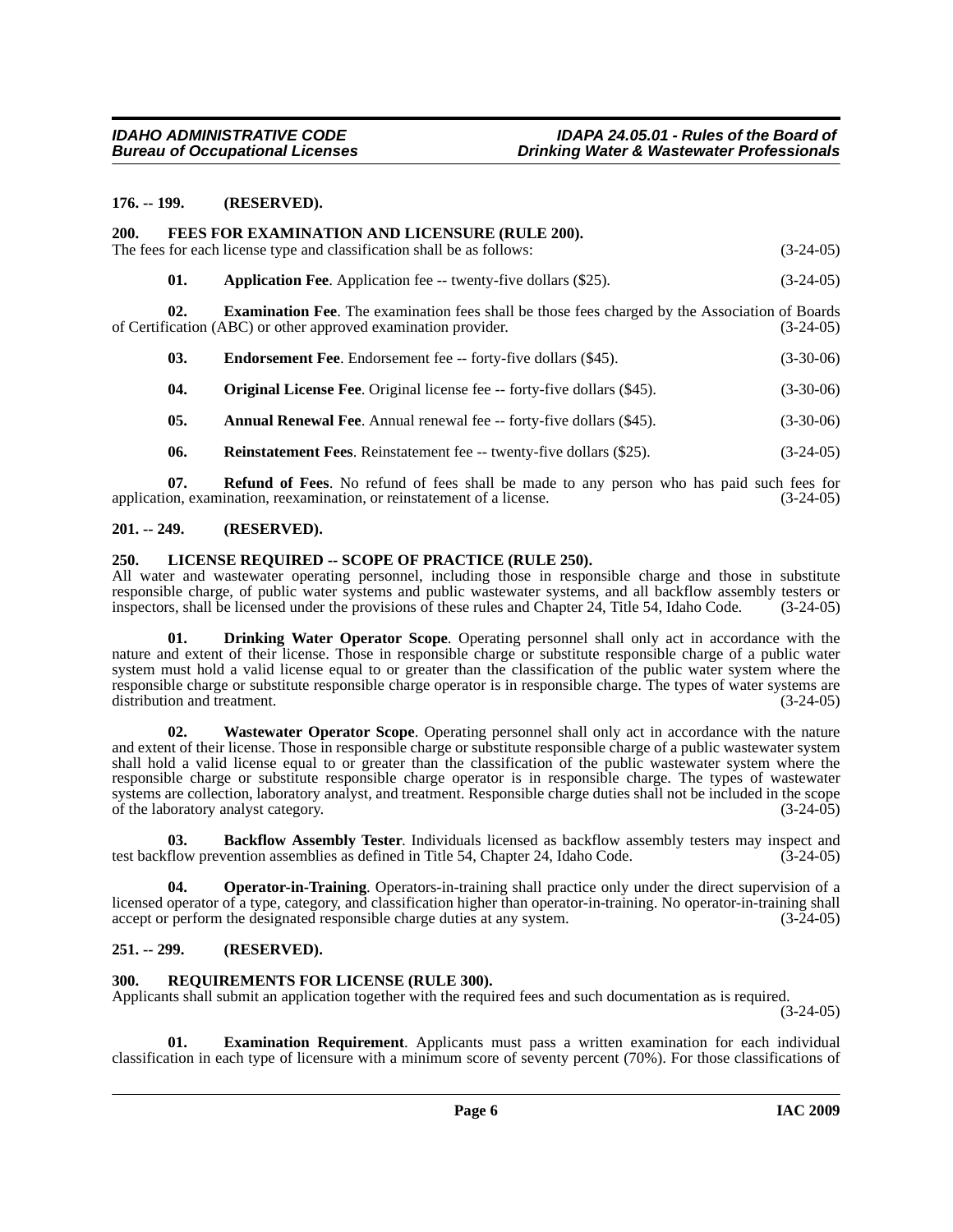Class II through IV, successful completion of the examinations from the immediate lower type and classification shall be a prerequisite to examination eligibility for the next higher classification of the same type, except that applicants for wastewater collection operator or wastewater laboratory analyst or drinking water distribution operator licenses may apply for any classification examination for which they hold the required education and experience. (3-30-06)

**a.** The examination will reflect different levels of knowledge, ability and judgment required for the established license type and class. The Board will administer examinations at such times and places as the Board may determine. (3-24-05)

**b.** The examination for all types and classes of licensure shall be validated and provided by the Association of Boards of Certification (ABC). The American Backflow Prevention Association (ABPA) backflow assembly tester examination is also approved for backflow assembly tester licensure. (5-8-09)

**c.** Applicants who fail an examination must make application to retake the same type and class examination and pay the required examination fees prior to retaking the examination. (3-24-05)

**d.** Applicants must take and pass the examination within one (1) year of application approval. After one (1) year a new application and applicable fees must be submitted. (3-30-07)

<span id="page-6-0"></span>**02. Education and Experience Requirements**. Only actual verified on-site operating experience at a treatment, distribution or collection system will be acceptable. (3-24-05)

**a.** Each applicant for an Operator-In-Training License must have a high school diploma or GED and pass the Class I exam or pass the very small water system exam. (5-8-09)

**b.** To qualify for a Very Small Water System license an operator must have a high school diploma or GED and one hundred (100) hours of acceptable operator-in-training experience at a water system and complete an approved six (6) hour water treatment or chlorination course and an approved six (6) hour water distribution course. (5-8-09)

**c.** To qualify for a Class I license an applicant must have a high school diploma or GED and one (1) year of acceptable experience at a Class I or higher system. To upgrade an OIT license to a Class I the applicant must provide documented proof to the Board of having completed one (1) year of supervised operating experience in a Class I or higher public drinking water or wastewater system, and payment of the required fees. (2-26-08)

**d.** To qualify for a Class II treatment or lab analyst license II an applicant must have a high school diploma or GED and three (3) years of acceptable Class I operating experience at a Class I or higher system. (2-26-08)

**e.** To qualify for a Class III treatment or lab analyst III license an applicant must have a high school diploma or GED and two (2) years of post high school education in the environmental control field, engineering or related science; and four (4) years of acceptable Class II operating experience of a Class II or higher system, including two (2) years of experience in daily on-site charge, supervision of personnel, or management of a major segment of a system in the same or next lower class. (2-26-08)

**f.** To qualify for a Class IV treatment or lab analyst IV license an applicant must have a high school diploma or GED; and four (4) years of post high school education in the environmental control field, engineering or related science; and four (4) years of acceptable Class III operating experience at a Class III or higher system, including two (2) years of experience in daily on-site charge, supervision of personnel, or management of a major segment of a system in the same or next lower class. segment of a system in the same or next lower class.

**g.** To qualify for a Class II collection or distribution license an operator must have a high school diploma or GED and three (3) years of acceptable operating experience at a Class I or higher system. (3-24-05)

**h.** To qualify for a Class III collection or distribution license an operator must have a high school diploma or GED and two (2) years of post high school education in the environmental control field, engineering or related science; and four (4) years of acceptable operating experience of a Class I or higher system, including two (2)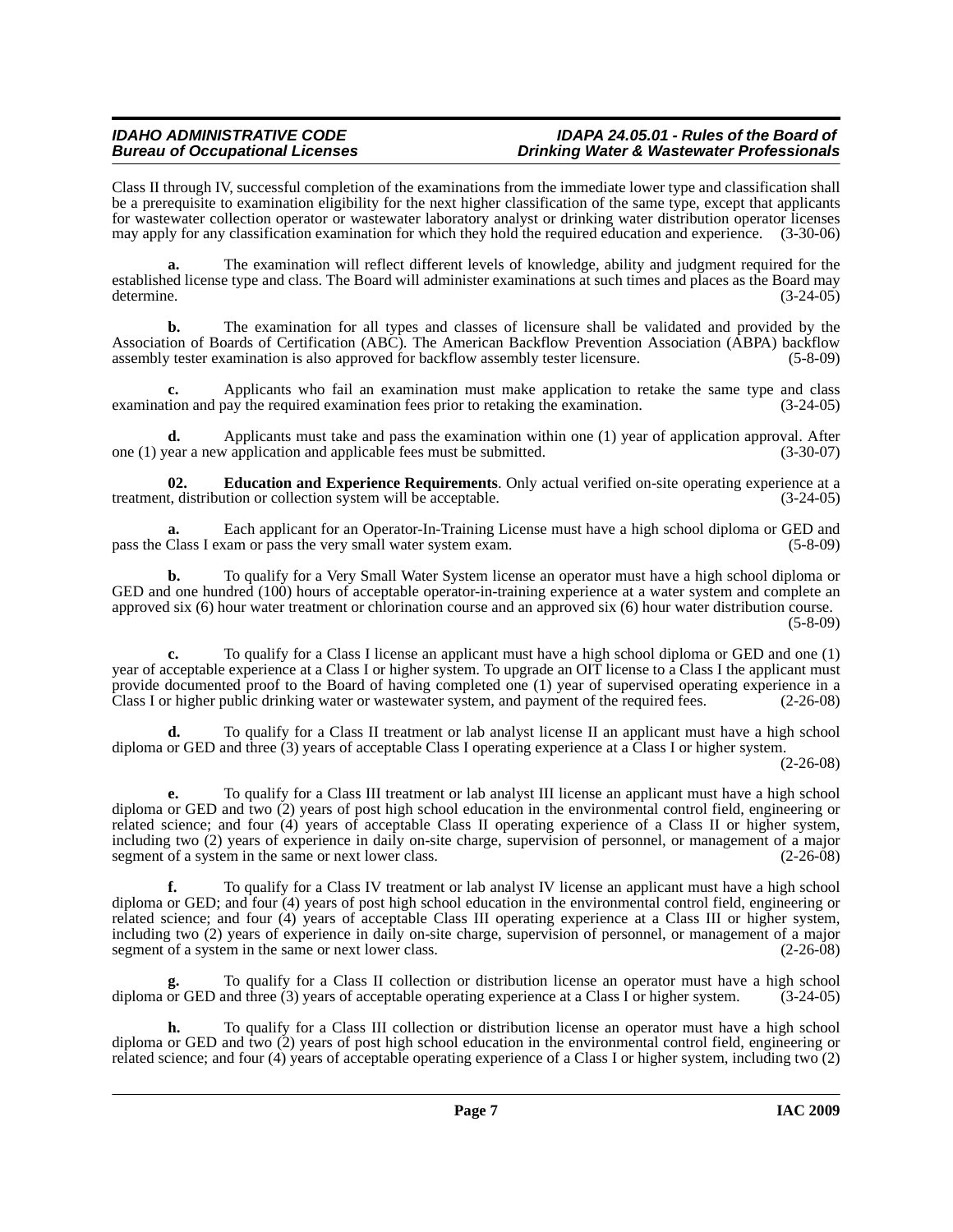years of experience in daily on-site charge, supervision of personnel, or management of a major segment of a system<br>in the same or next lower class. in the same or next lower class.

**i.** To qualify for a Class IV collection or distribution license an operator must have a high school diploma or GED; and four (4) years of post high school education in the environmental control field, engineering or related science; and four (4) years of acceptable operating experience at a Class I or higher system, including two (2) years of experience in daily on-site charge, supervision of personnel, or management of a major segment of a system in the same or next lower class. (3-24-05)

To qualify for a lagoon license, an operator must have a high school diploma or GED and twelve ceptable supervised operating experience at a Lagoon system.  $(3-24-05)$  $(12)$  months of acceptable supervised operating experience at a Lagoon system.

**k.** To qualify for a Wastewater Land Application license, an operator must have a high school diploma or GED, a current wastewater treatment license and minimum six (6) months of hands-on operating experience at a wastewater land application system. The wastewater land application operator that is a responsible charge or substitute responsible charge operator must be licensed at the type and class equal to or greater than the classification of the wastewater system. (3-24-05) classification of the wastewater system.

**l.** To qualify for a backflow assembly tester license, an applicant must have a high school diploma or GED, and shall document successful completion of a Board-approved backflow assembly tester training program in compliance with the Cross Connection Control Accepted Procedure and Practice Manual and consisting of theory instruction, practical instruction, and a practical examination in compliance with the USC Test procedures. (3-30-06)

**m.** To qualify for an original wastewater laboratory analyst license, an applicant must hold a current water treatment, wastewater treatment or lagoon license. (3-24-05)

<span id="page-7-0"></span>**03.** Substituting Education for Experience. Applicants may substitute approved education for g and responsible charge experience as specified below. (3-24-05) operating and responsible charge experience as specified below.

**a.** No substitution for operating experience shall be permitted for licensure as a very small system or a Class I operator. (3-24-05) operator or a Class I operator.

**b.** For Classes II, III and IV, substitution shall only be allowed for the required experience when fifty percent (50%) of all stated experience (both operating and responsible charge) has been met by actual on-site operating experience. (3-24-05)

**c.** For Class II, a maximum of one and one-half (1½) years of post high school education in the environmental control field, engineering or related science may be substituted for one and one-half (1½) years of operating experience. (3-24-05)

**d.** For Class III and IV, a maximum of two (2) years of post high school education in the environmental control field, engineering or related science may be substituted for two (2) years of operating experience; however the applicant must still have one (1) year of responsible charge experience.  $(3-24-05)$ 

**e.** Education substituted for operating experience may not be also credited toward the education ent.  $(3-24-05)$ requirement.

**f.** One (1) year of post high school education may be substituted for one (1) year experience up to a m of fifty percent (50%) of the required operating or responsible charge experience. (3-24-05) maximum of fifty percent  $(50%)$  of the required operating or responsible charge experience.

<span id="page-7-1"></span>**04. Substituting Experience for Education**. Where applicable, approved operating and responsible charge experience may be substituted for education as specified below: (3-24-05)

One (1) year of operating experience may be substituted for two (2) years of grade school or one (1) bl with no limitation. (3-24-05) year of high school with no limitation.

**b.** For Class III and IV, additional responsible charge experience (that exceeding the two (2) year class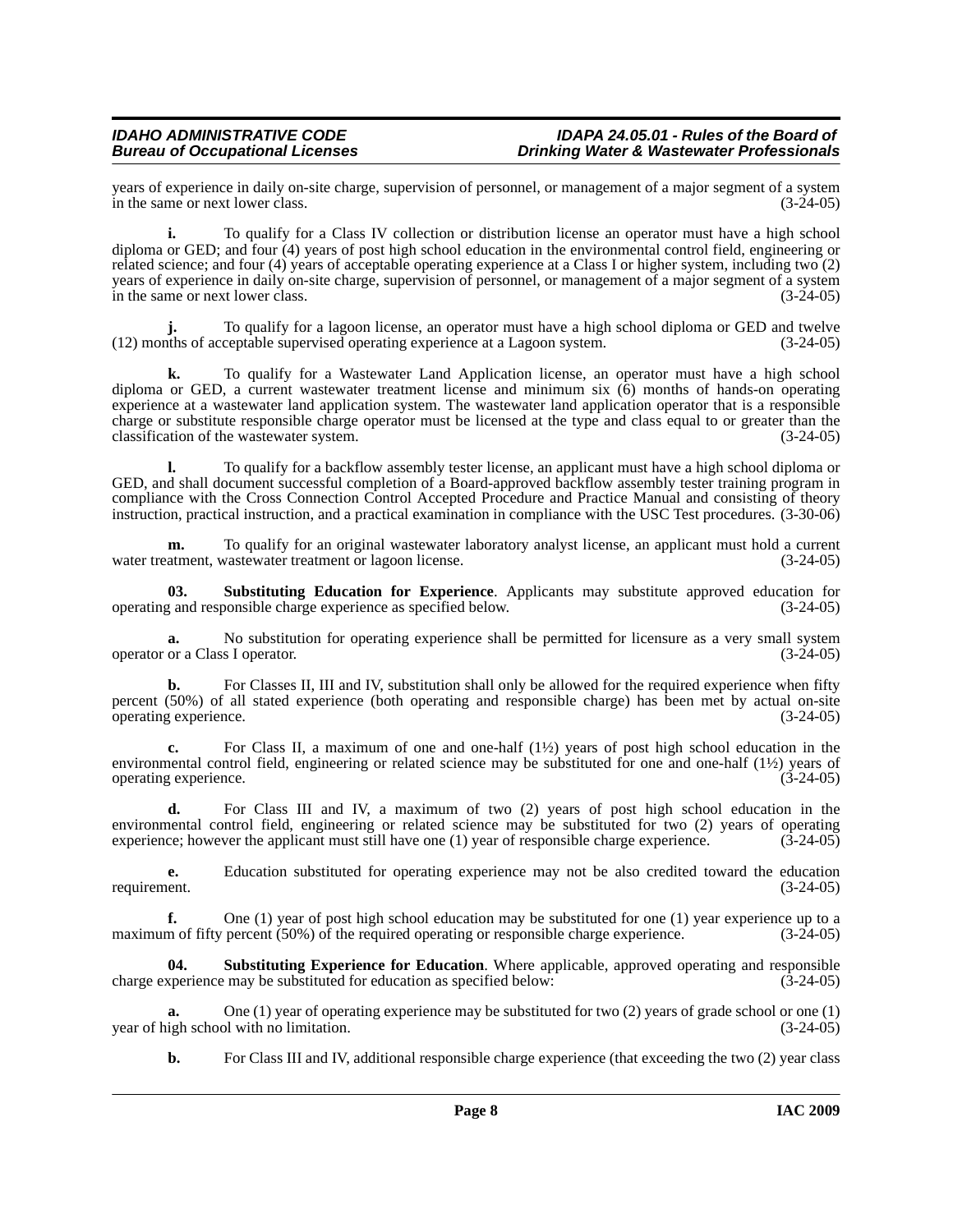requirements) may be substituted for post high school education on a two (2) for one (1) basis: two (2) years additional responsible charge = one (1) year post high school education.  $(3-24-05)$ additional responsible charge = one  $(1)$  year post high school education.

**05. Substituting Experience for Experience**. Related experience may be substituted for experience up to one-half  $\langle \frac{1}{2} \rangle$  of the operating experience requirement for Class II, III and IV. Experience that may be substituted includes but is not limited to the following: (3-24-05)

<span id="page-8-8"></span>

|  | Experience as an environmental or operations consultant: | $(3-24-05)$ |
|--|----------------------------------------------------------|-------------|
|  |                                                          |             |

**b.** Experience in an environmental or engineering branch of federal, state, county, or local ent; (3-24-05) government; (3-24-05)

| Experience as a wastewater collection system operator; | $(3-24-05)$ |
|--------------------------------------------------------|-------------|
|                                                        |             |

- **d.** Experience as a wastewater treatment plant operator; (3-24-05)
- **e.** Experience as a water distribution system operator and/or manager; (3-24-05)

**f.** One (1) year of post high school education may be substituted for one (1) year experience up to a m of fifty percent (50%) of the required operating or responsible charge experience. (3-24-05) maximum of fifty percent  $(50%)$  of the required operating or responsible charge experience.

<span id="page-8-6"></span>**g.** Experience in waste treatment operation and maintenance. (3-24-05)

**06. Equivalency Policy**. Substitutions for education or experience requirements needed to meet in requirements for license will be evaluated upon the following equivalency policies: (3-24-05) minimum requirements for license will be evaluated upon the following equivalency policies:

**a.** High School - High School diploma = GED or equivalent as approved by the Board = four (4) (3-24-05)  $years.$  (3-24-05)

**b.** College - Thirty-five (35) credits = one (1) year (limited to curricula in environmental engineering, environmental sciences, water/wastewater technology, and/or related fields as determined by the Board). (3-24-05)

**c.** Continuing Education Units (CEU) for operator training courses, seminars, related college courses, and other training activities. Ten (10) classroom hours = one (1) CEU; forty-five (45) CEUs = one (1) year of college.  $(3-24-05)$ 

### <span id="page-8-0"></span>**301. -- 399. (RESERVED).**

#### <span id="page-8-5"></span><span id="page-8-1"></span>**400. ENDORSEMENT (RULE 400).**

The board may waive the examination requirements and issue the appropriate license for applicants holding licenses issued by other States that have equivalent license requirements and who otherwise meet the requirements set forth in Subsections 150.02, 150.03, and 150.04. (3-24-05) (3-24-05)

### <span id="page-8-2"></span>**401. -- 449. (RESERVED).**

#### <span id="page-8-9"></span><span id="page-8-3"></span>**450. WASTEWATER GRANDPARENT PROVISION (RULE 450).**

Upon application, the board may issue a grandparent license to a wastewater operator who provides documentation satisfactory to the board of being in responsible charge of an existing public wastewater system on or before April 15, 2003 and to the present. Grandparent licenses for drinking water operators and backflow assembly testers shall not be  $\frac{1}{3}$  issued. (3-24-05)

**01. Grandparent License**. A license issued under the grandparent provision shall allow the applicant to continue as operator in responsible charge only of the specific facility identified in the application. The license shall be site specific and non-transferable and shall not grant authority for the holder to practice at any other system in any capacity as an operator. (3-24-05) any capacity as an operator.

<span id="page-8-7"></span><span id="page-8-4"></span>**02. Application Limitations**. The board must receive all applications for a grandparent license no later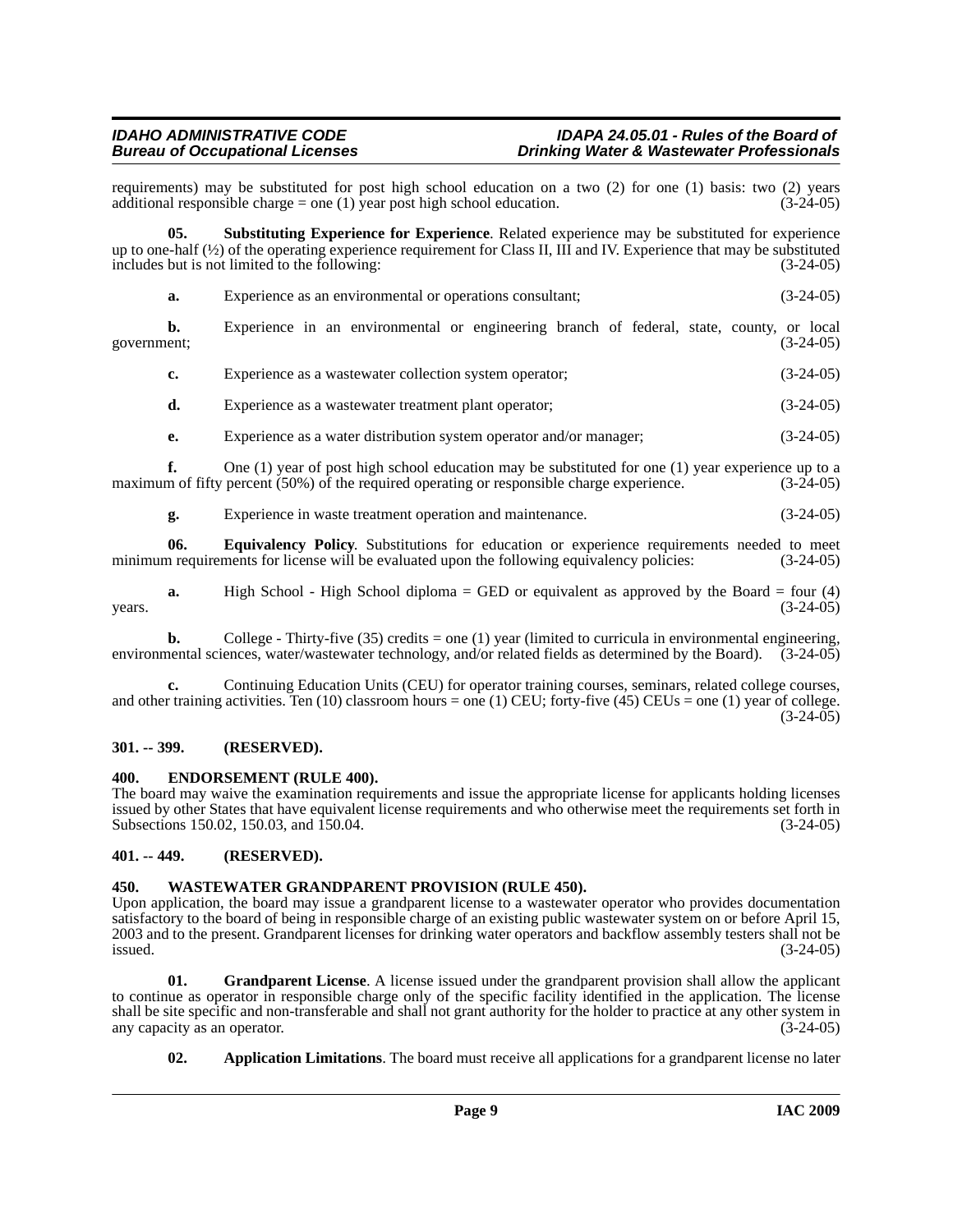than April 15, 2006. Applicants shall be subject to the application fee and the original license fee. The owner of the system shall attest under oath that the applicant has served as the system operator in responsible charge and shall specify the duties of the applicant and the dates of employment. (3-24-05)

<span id="page-9-5"></span>**03. License Requirements**. Upon receiving a grandparent license the wastewater operator shall be required to meet all other requirements including the continuing education and renewal requirements. (3-24-05)

<span id="page-9-8"></span>**04. Wastewater System Classification Limitations**. The grandparent license shall become invalid any time the classification of the wastewater system changes to a higher classification. (3-24-05)

<span id="page-9-6"></span>**05.** One System Limitation. A wastewater operator who is the wastewater operator in responsible charge of more than one  $(1)$  public wastewater system shall not be eligible for more than one  $(1)$  grandparent license.  $(3-24-05)$ 

<span id="page-9-4"></span>**06.** Grandparent Professional Growth Requirement. In the first license renewal cycle, every holder of a grandparent license must complete and maintain documentation of completing a one-time training requirement. The one-time training shall include all information covered by the qualifying license exam for the license class the operator holds. Following the first renewal cycle, the operator must meet the regular continuing education requirements. (3-24-05)

# <span id="page-9-0"></span>**451. -- 499. (RESERVED).**

# <span id="page-9-2"></span><span id="page-9-1"></span>**500. CONTINUING EDUCATION (RULE 500).**

In order to further protect the health, safety and welfare of Idaho's public, and to facilitate the continued competence of persons licensed under the drinking water and wastewater professionals licensing act, the Board has adopted the following rules for continuing education. (3-24-05) following rules for continuing education.

<span id="page-9-3"></span>**01. Continuing Education Requirement**. Each licensee must successfully complete a minimum of six (6) hours (0.6 CEUs) of approved continuing education annually for license renewal, except that backflow assembly testers shall complete an eight (8) hour refresher course every two (2) years for license renewal. Continuing education must be earned in a subject matter relevant to the field in which the license is issued. A licensee holding one (1) or more drinking water license(s) shall be required to meet the annual continuing education requirement for only one license. A licensee holding one (1) or more wastewater license(s) shall be required to meet the annual continuing education requirement for only one license. A licensee holding both drinking water and wastewater class licenses must complete a minimum of six (6) hours annually for the drinking water license plus six (6) hours annually for the wastewater license. (3-30-06)

**a.** Each licensee shall submit to the Board an annual license renewal application form, together with the required fees, certifying by signed affidavit that compliance with the CE requirements have been met. The Board may conduct such continuing education audits and require verification of attendance as deemed necessary to ensure compliance with the CE requirements. (3-24-05)

**b.** A licensee shall be considered to have satisfied their CE requirements for the first renewal of their (3-24-05) license.  $(3-24-05)$ 

**c.** A water or wastewater licensee may carryover a maximum of six (6) hours of continuing education to meet the next year's continuing education requirement. The same hours may not be carried forward more than one (1) renewal cycle.  $(3-24-05)$ 

**d.** Continuing Education hours for approved operator training courses, seminars, related college courses, and other training activities may be converted to Continuing Education Units (CEU) as follows: Six (6)  $\text{classroom hours} = \text{point six } (0.6) \text{ CEU.}$  (3-24-05)

<span id="page-9-7"></span>**02. Subject Material**. The subject material of the continuing education requirement shall be relevant to the license for which the continued education is required. "Relevant" shall be limited to material germane to the operation, maintenance and administration of drinking water and wastewater systems as referenced in Chapter 24, Title 54, Idaho Code, and includes those subjects identified in the "need to know" criteria published by the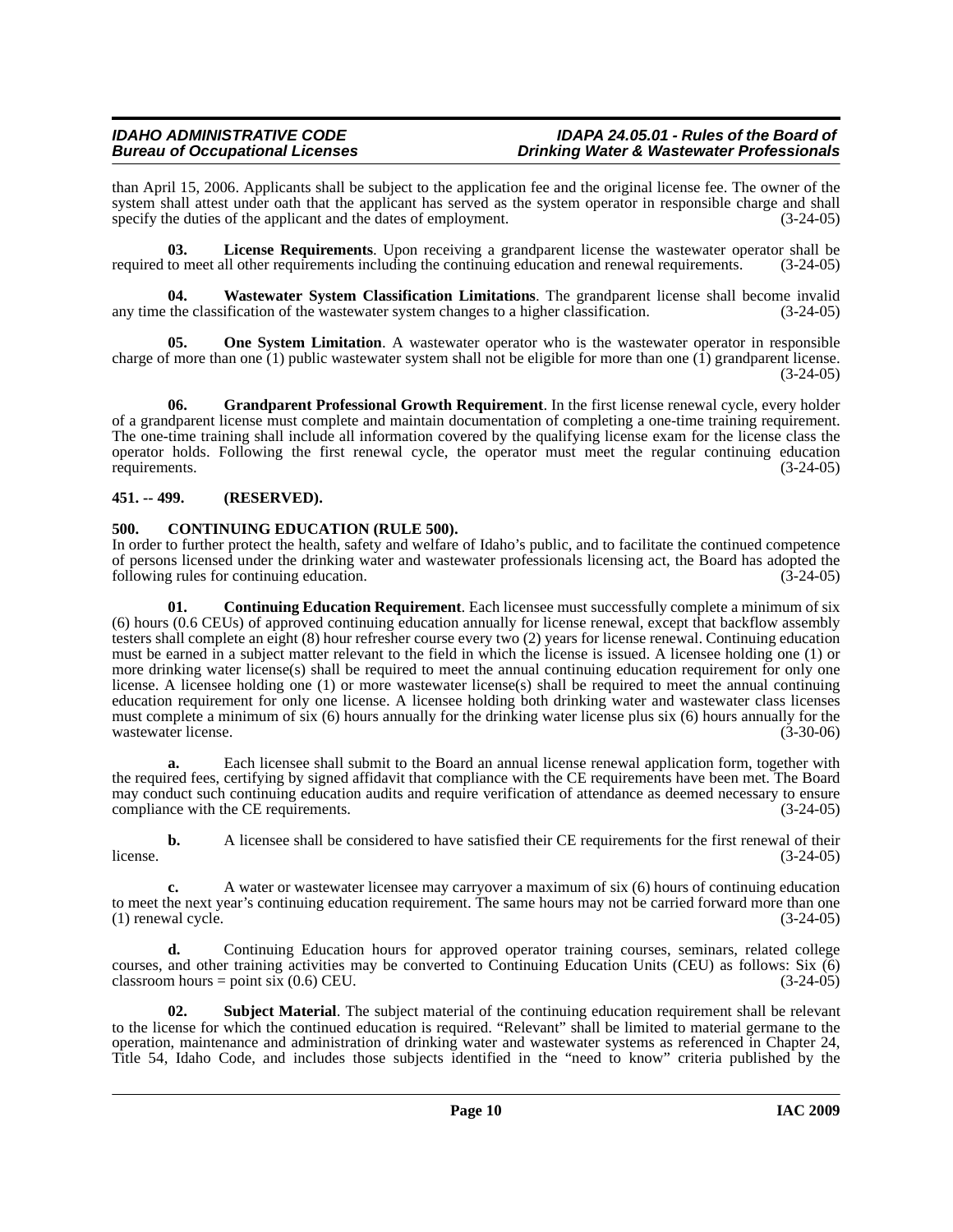Associations of Boards of Certification. (3-30-06)

**03. Course Approval**. All course providers must submit requests for approval of continuing education courses to the Board in writing no less than thirty (30) days prior to the course being offered, on a form approved by the Board that includes:

<span id="page-10-1"></span>

| a. | The name and qualifications of the instructor or instructors;        | $(3-24-05)$ |
|----|----------------------------------------------------------------------|-------------|
| b. | The date, time and location of the course;                           | $(3-24-05)$ |
| c. | The specific agenda for the course;                                  | $(3-24-05)$ |
| d. | The type and number of continuing education credit hours requested;  | $(3-24-05)$ |
| е. | A statement of how the course is believed to be relevant as defined; | $(3-24-05)$ |
|    |                                                                      |             |

**f.** Any certificate of approval from a governmental agency if the course has been previously approved nuing education: (3-30-06) for continuing education;

| g. | The training materials; | $(3-24-05)$ |  |
|----|-------------------------|-------------|--|
|----|-------------------------|-------------|--|

<span id="page-10-0"></span>**h.** Other information as may be requested by the Board. (3-24-05)

**i.** Upon review of all information requested, the Board may either approve or deny any request for a course. Board approval of a course shall be granted for a period not to exceed two (2) years or until the course materials or instructors are changed.

**04. Approved Courses**. Those continuing education courses which are relevant and approved by the states of Nevada, Oregon, Montana, Utah, Wyoming, and Washington are deemed approved by the Board. (2-26-08)

<span id="page-10-5"></span>**05. Verification of Attendance**. It shall be necessary for each licensee to maintain verification of attendance by securing authorized signatures or other documentation from the course instructors or sponsoring institution substantiating any and all hours attended by the licensee. This verification shall be maintained by the licensee and provided upon request of the Board or its agent. (3-24-05) licensee and provided upon request of the Board or its agent.

<span id="page-10-2"></span>**06. Distance Learning and Independent Study**. The Board may approve a course of study for continuing education credit that does not include the actual physical attendance of the licensee in a face-to-face setting with the course instructor. The licensee shall maintain documentation of the nature and details of the course and evidence that the licensee successfully completed the course, which shall be made available to the Board upon request. (3-30-06) request.  $(3-30-06)$ 

<span id="page-10-4"></span>**07. Failure to Fulfill the Continuing Education Requirements**. The license will not be renewed for those licensees who fail to certify or otherwise provide acceptable documentation of meeting the CE requirements. Licensees who make a false attestation regarding compliance with the CE requirements shall be subject to disciplinary action by the Board. (3-24-05)

<span id="page-10-3"></span>**08.** Exemptions. The Board may waive the continuing education requirement or extend the deadline up to ninety (90) days for any one or more of the following circumstances. The licensee must request the exemption and provide any information requested to assist the Board in making a determination. An exemption may be granted at the sole discretion of the Board. (3-30-06) at the sole discretion of the Board.

**a.** The licensee is a resident of another jurisdiction recognized by the Board having a continuing professional education requirement for licensure renewal and has complied with the requirements of that state or district. (3-24-05)  $\frac{d}{dt}$  district. (3-24-05)

**b.** The licensee is a government employee working outside the continental United States.  $(3-24-05)$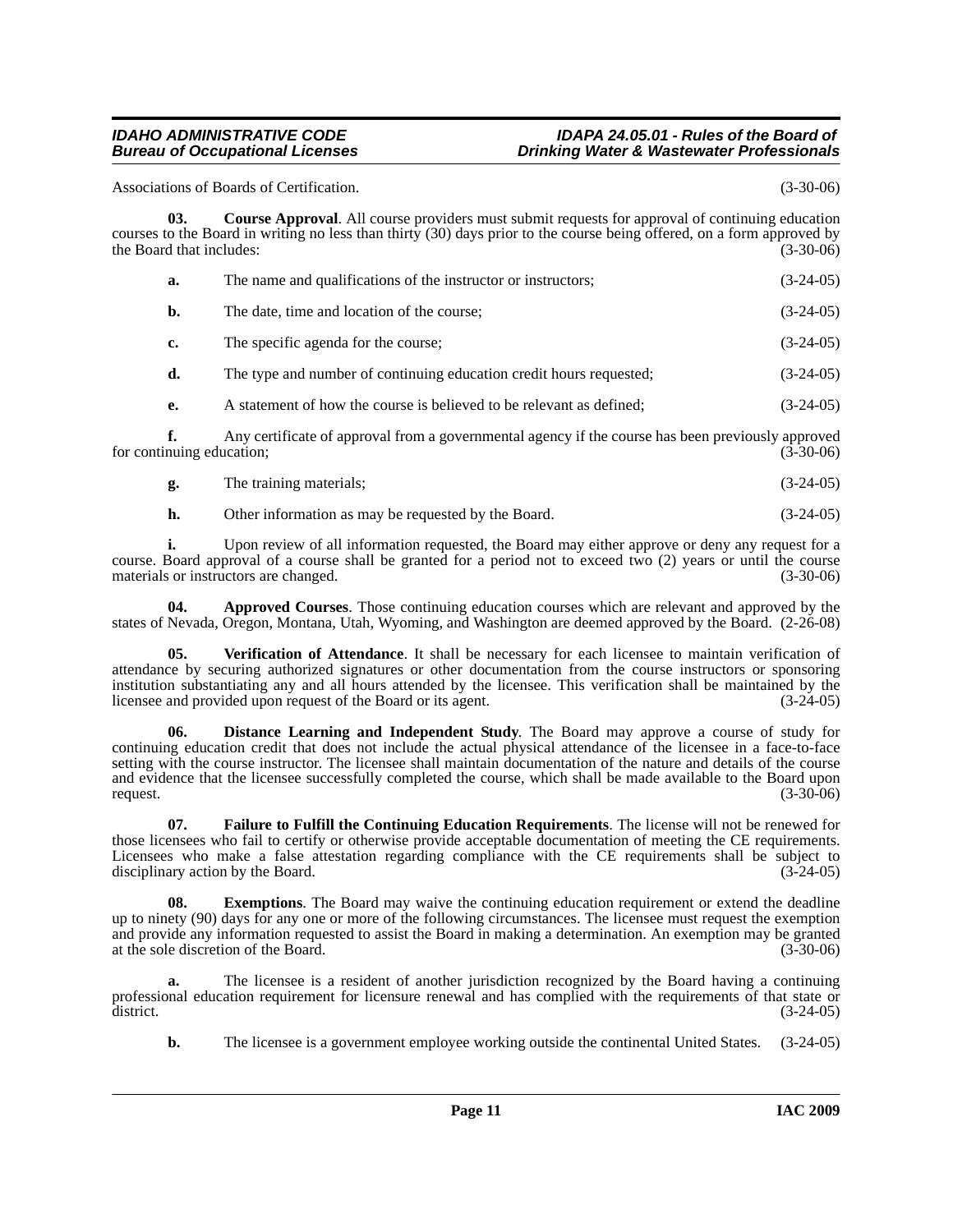**c.** The licensee documents individual hardship, including health (certified by a medical doctor) or od cause. (3-24-05) other good cause.

### <span id="page-11-0"></span>**501. -- 599. (RESERVED).**

### <span id="page-11-11"></span><span id="page-11-1"></span>**600. RENEWAL OR REINSTATEMENT OF LICENSE (RULE 600).**

<span id="page-11-8"></span>**01. Expiration Date**. All licenses expire and must be renewed annually on forms approved by the Board in accordance with Section 67-2614, Idaho Code. Licenses not so renewed will be cancelled in accordance with Section 67-2614, Idaho Code. (3-24-05)

<span id="page-11-10"></span>**02. Reinstatement**. Any license cancelled for failure to renew may be reinstated in accordance with Section 67-2614, Idaho Code, with the exception that the applicant shall submit proof of having completed the total number of required continuing education for each year the license or certificate was cancelled.  $(2-26-08)$ 

<span id="page-11-9"></span>**03. Operator-in-Training License**. Applicants for the operator-in-training license shall, upon compliance with the requirements of Subsections 300.01 and 300.02, be issued a "one-time" non-renewable license for the purpose of gaining supervised experience as an operator-in-training (OIT). This license will be valid for three (3) years from the date of issue. To upgrade an OIT license to a Class I the applicant must provide documented proof to the Board of having completed one (1) year of supervised operating experience in a Class I or higher public drinking water or wastewater system, and payment of the required fees.  $(2-26-08)$ 

<span id="page-11-7"></span>**04. Backflow Assembly Testers**. Backflow assembly testers shall complete a Board-approved eight (8) hour refresher course every two (2) years for license renewal. (3-30-06)

<span id="page-11-12"></span>**05. Wastewater Land Application License**. Wastewater land application licenses shall not be renewed unless the licensee also maintains a current wastewater treatment license. (3-30-06)

#### <span id="page-11-2"></span>**601. -- 699. (RESERVED).**

#### <span id="page-11-3"></span>**700. DISCIPLINE (RULE 700).**

**01. Civil Fine**. The Board may impose a civil fine not to exceed one thousand dollars (\$1,000) upon a licensee for each violation of Chapter 24, Title 54, Idaho Code. (3-24-05)

**02. Costs and Fees**. The Board may order a licensee to pay the costs and fees incurred by the Board in the investigation or prosecution of the licensee for violation of Chapter 24, Title 54, Idaho Code. (3-24-05)

#### <span id="page-11-4"></span>**701. -- 799. (RESERVED).**

#### <span id="page-11-5"></span>**800. STAKEHOLDER INVOLVEMENT (RULE 800).**

Ongoing drinking water stakeholder involvement shall be provided through the existing DEQ drinking water advisory committee. (3-24-05)

<span id="page-11-6"></span>**801. -- 999. (RESERVED).**